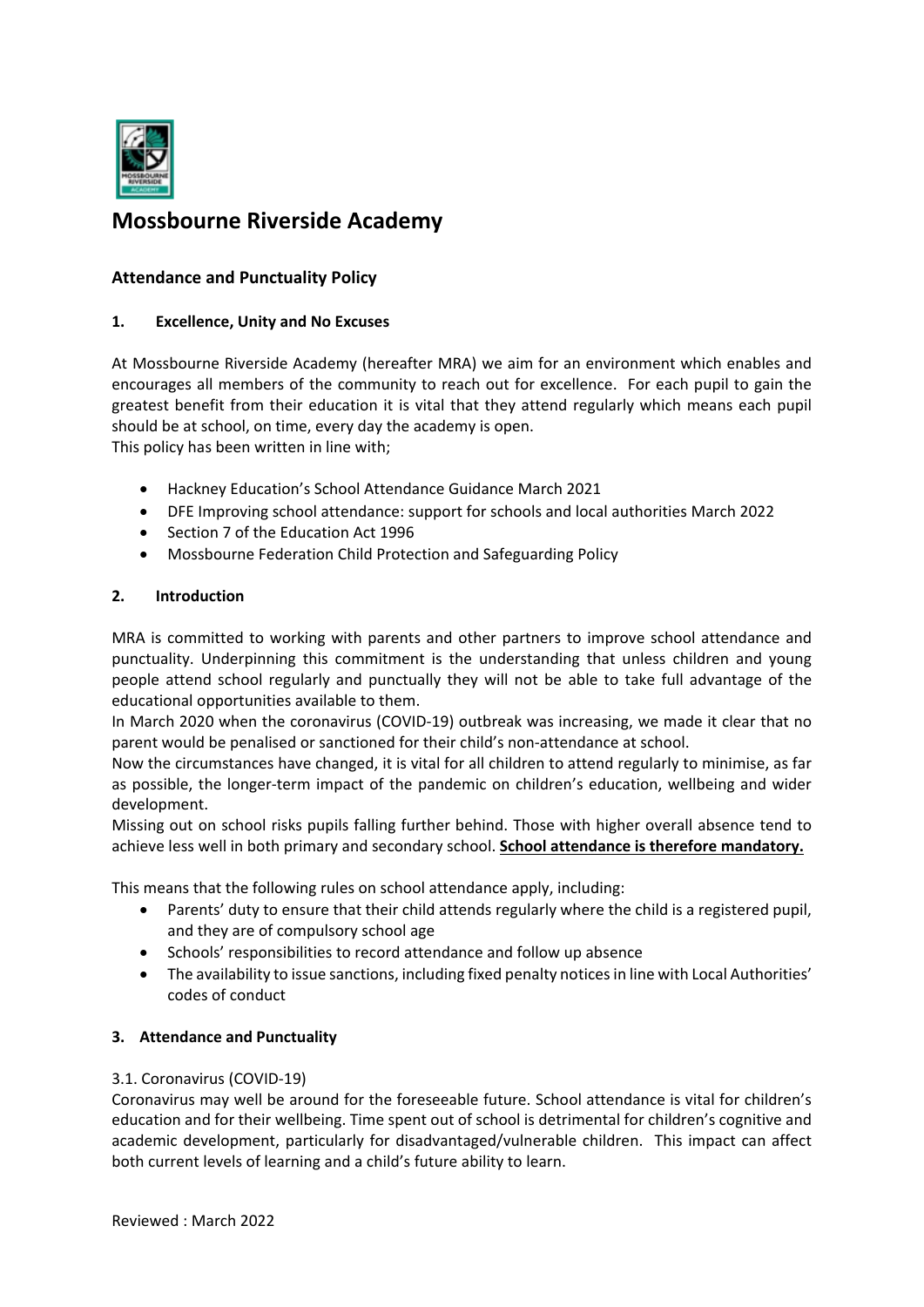MRA wants all families to recognise that attendance is vital for children and young people's education and wellbeing. The longer children and young people spend out of an education setting, the greater the impact will be across all areas of their learning and development.

## 3.2. Building Community Confidence

The expectation is that all children attend school.

Many parents may still be anxious about coronavirus, MRA will work with them to reduce these anxieties and where necessary provide targeted support.

In addition, MRA will;

- Identify pupils who are reluctant or anxious about being in school or who are at risk of disengagement. This includes disadvantaged and vulnerable children, especially those who were persistently absent prior to the pandemic. Where necessary, MRA will call upon existing partner agencies such as CAHMS, Children's Social Care, Young Hackney, the REU, SEN, and Synergy Education and Welfare Service.
- Communicate clear and consistent expectations around school attendance to families. MRA will contact vulnerable families to emphasise that pupils of compulsory school age must be in school unless a statutory reason applies (for example, the pupil has been granted a leave of absence or is unable to attend because of sickness).

Where pupils do not return or where attendance is irregular, we will follow absence procedures; this includes but not limited to, phone calls, letters of concern and/or attendance meetings.

## 3.3. **Management of Pupil Absence**

- A member of the Senior Leadership Team is the designated leader with responsibility for attendance and punctuality.
- Absences will be challenged sensitively and authorised only where satisfactory evidence has been provided.

The following is in place at MRA;

- An updated policy available via the website.
- A first day contacting system with parents of children who are absent from school to establish why the child is absent, and when the child is expected to return.
- Admin support to administer and manage the process of managing attendance.
- Monitoring of school attendance and interventions when appropriate.
- For pupils' whose attendance continues to deteriorate, a multi-disciplinary discussion may take place with regard to the child's needs and to identify further support that may be required by the pupil and/or their family.

## **3.4. Wider Support / Interventions**

- Attendance meetings can be arranged, and plans put in place to reduce pupil absence. These plans should also identify any additional support needed by the pupil and/or their family.
- Meetings can be held virtually or in person, consideration will be given to the family's access to technology. Should a meeting be held virtually, then all the participants will have access to the technology which will allow them to hear and speak throughout the meeting.

Possible interventions agreed at this meeting could include;

- Additional support and intervention where needed.
- Referring the pupil and/or the family to external support services.
- Considering a specialist assessment such as those by CAMHS.
- Interventions should be kept under regular review. Any review should allow sufficient time for the support to be put in place and have the desired impact.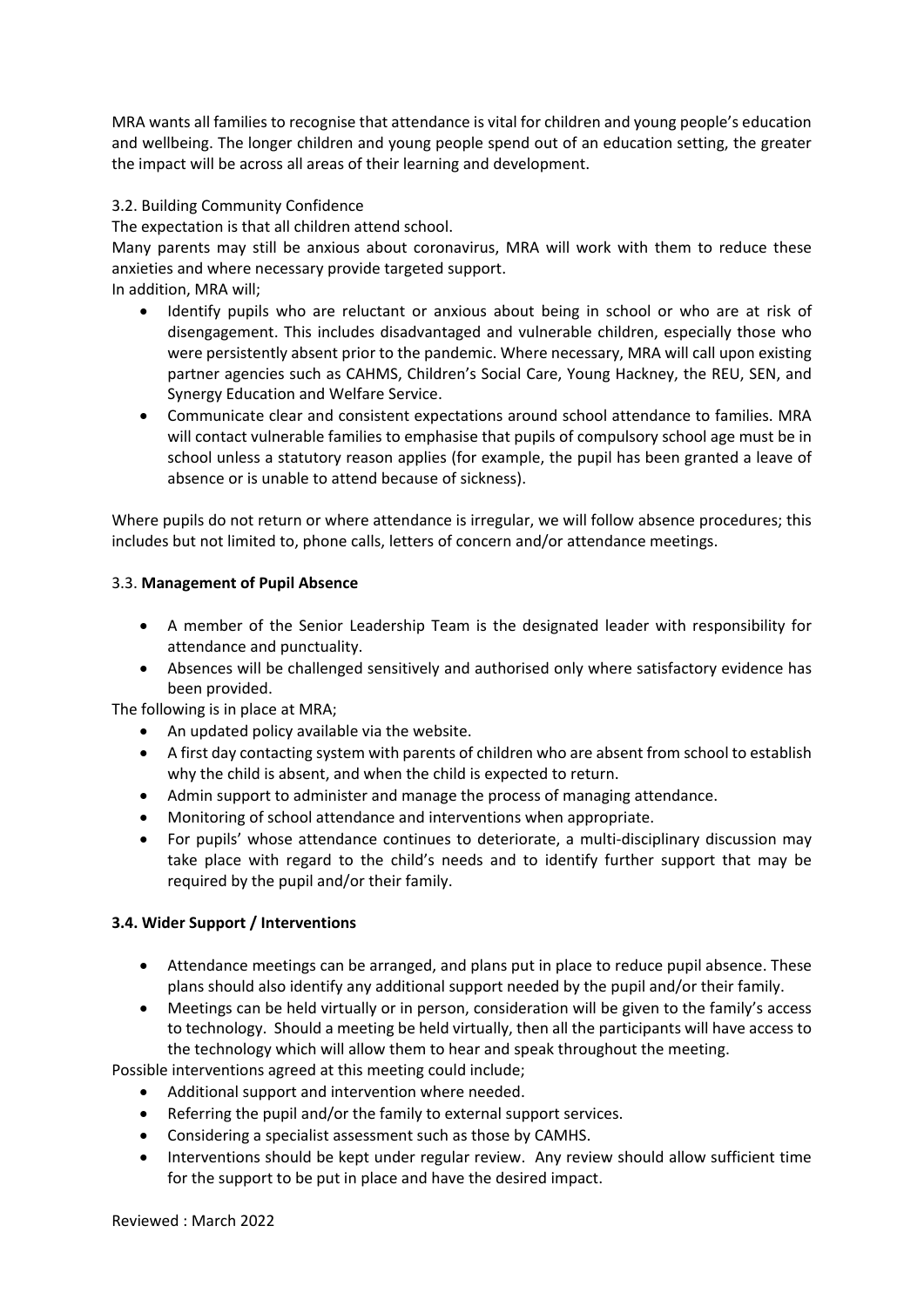- Following any review, dependent on progress the outcome will likely be the intervention is closed as sufficient improvement has been made.
- Further targets are set, with appropriate support identified and a new review date set.
- Following support, if there has been a lack of engagement and/or improvements not made, consideration will now be made for a more statutory response.

## **3.5. Statutory Response – Enforcement**

- Synergy Education and Welfare Service Ltd can issue warnings.
- The key consideration in deciding whether to issue a penalty notice at this time will be whether it is reasonable and will be effective in helping to get the pupil who is not attending, back into school.

#### **3.6. Considering Vulnerability**

- MRA will ensure that vulnerable pupils are known to Synergy Education and Welfare Service Ltd.
- Where a pupil exhibits difficulties with regular attendance, such matters maybe discussed with Synergy Education and Welfare Service Ltd or a consideration made for appropriate referrals to services to ensure that the child and family are supported, safe and well.
- To consider the vulnerability for any pupil who is absent, MRA considers all relevant factors around the child, parent and family, home and environmental factors. MRA will remain 'professionally curious' when any child is absent.

#### **3.7. Other considerations**

- MRA will use the attendance and absence codes in use before the outbreak in addition to the new category of 'not attending in circumstances related to coronavirus (COVID‐19)'
- Pupils not attending a session who meet the criteria for 'not attending in circumstances related to coronavirus (COVID‐19)' will be recorded using code X.
- MRA will continue to use code X for non-compulsory school aged pupils who are not expected to attend a session, as they did before the outbreak.

#### **3.8. Reception**

MRA will follow reasonable enquiry for pupils on a pre-admission list/register for reception children who do not arrive on the expected start date.

● Day 1-2 of non-attendance;

Telephone/email/text parents and all named contacts to establish child's whereabouts.

• Day 3-5;

Community checks such if siblings attend another school or contact child's previous school. Contact any known linked agencies and/or professionals. If child resides in another LA, contact with the home authority.

 $\bullet$  Day 6;

As an interim measure, should MRA fail to make contact with the family a referral can be made to CSF or FAST. If the child is open to CSF, then a referral should be made to the allocated Social Worker. If not, then a referral should be made directly to FAST. Any referral will provide detailed information on the steps taken to contact the family, along with any specific concerns/risks.

● Day 6-20: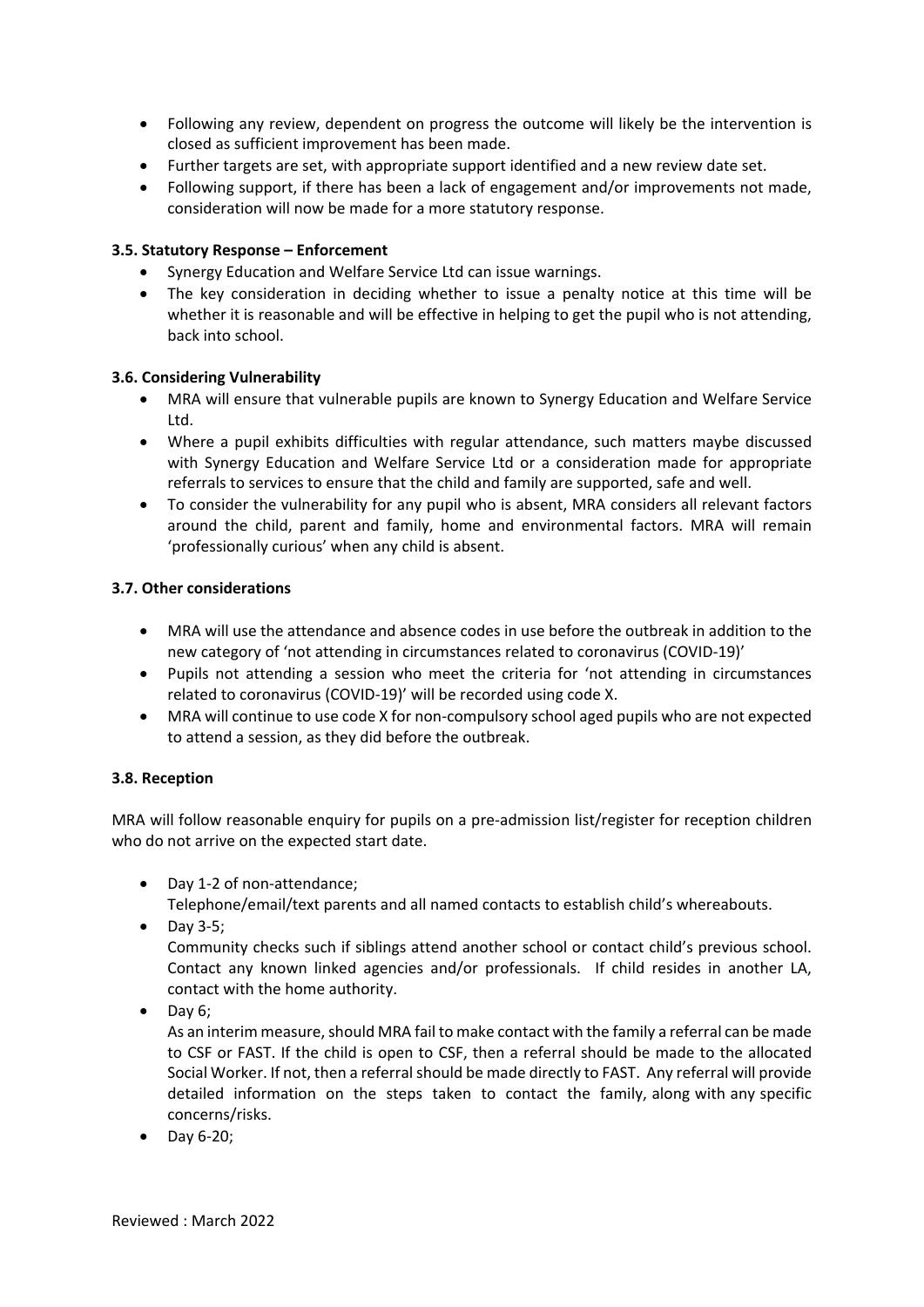Following a referral to FAST/CSF MRA will continue enquires including checks with local agencies. At this time, the child will remain on roll until instructed to remove by a member of the Wellbeing and Safeguarding Team.

If MRA believes the child is at risk, we will contact Children Social Care immediately.

## **3.9. SEND**

MRA will make all necessary adjustments to allow for SEND pupils to attend full time.

#### **3.10. Absences**

Every half‐day absence from the academy has to be classified as either AUTHORISED or UNAUTHORISED. This is why information about the cause of any absence is always required.

- Authorised absences are mornings or afternoons away from the academy for a good reason like illness, medical/dental appointments which unavoidably fall in school time, emergencies or other unavoidable cause.
- Unauthorised absences are those which the academy does not consider reasonable and for which no "leave" has been given. This type of absence can lead to using sanctions and/or legal proceedings. This includes:
	- ‐ Parents/carers keeping children off school unnecessarily
	- ‐ Truancy before or during the school day
	- Absences which have never been properly explained
	- ‐ Any unauthorized leave in term time

#### **3.11. Persistent Absenteeism**

A pupil becomes a 'persistent absentee' (hereafter PA) when they miss 10% or more schooling across the school year. Absence at this level is doing considerable damage to any pupil's educational prospects. MRA insists on parents' fullest support and co-operation to tackle this.

- We monitor all absence thoroughly. Any case that is seen to have reached the PA mark or is at risk of moving towards that mark is given priority and parents will be informed of this immediately. PA pupils are tracked and monitored carefully.
- All our PA pupils' parents must agree to actions/interventions to improve their child's attendance, this may include: provision of 'medical evidence only' and or home visits by the Attendance Officer.

#### **3.12. Absence Procedures**

If a pupil is absent the parent must:

- Contact MRA on the first day of absence and every subsequent day.
- Provide an explanation of the absence in PA cases medical evidence must be provided.

If a pupil is absent MRA will:

- Telephone the parent on the day of absence for an update, if a call has not been received.
- If the first contact is not available, the next contact on SIMS will be called.
- Invite parent to discuss the situation with the Attendance Officer and/or a member of the senior leadership team if absences persist;

#### **3.13. Telephone numbers**

MRA will keep up to date contact numbers at all times. Parents must keep MRA up to date with any changes to contact numbers.

#### **3.14. Lateness**

Reviewed : March 2022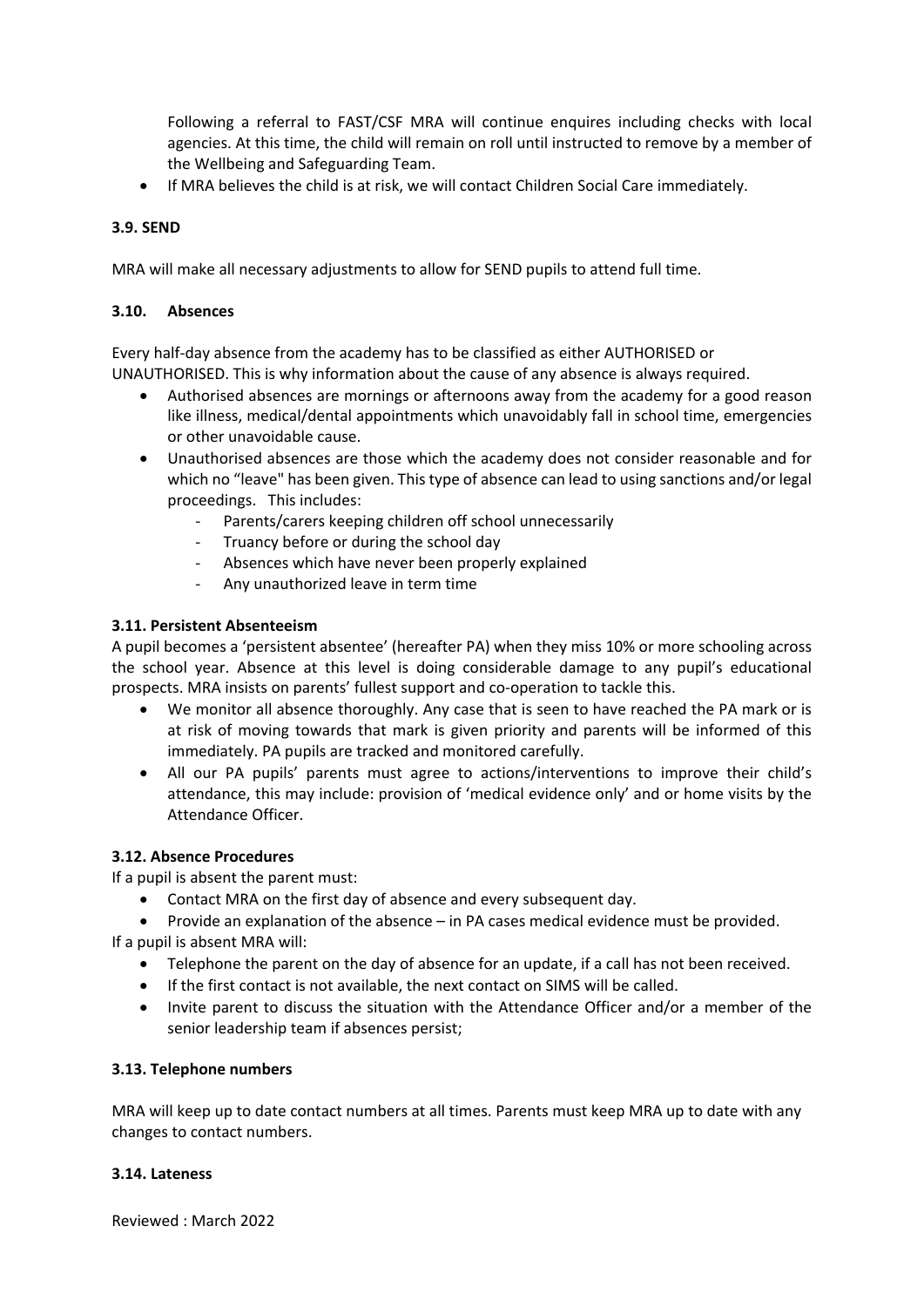Poor punctuality is not acceptable. If pupils miss the start of the day they miss learning time. Late arriving pupils also disrupt lessons, and it can be embarrassing for the pupil and can also encourage absence and disengagement.

Late Arrivals:

- The pupil waits for a member of staff and further instruction.
- Pupil receives a L mark in the register.
- If pupils arrive late on 3 or more occasions a letter will be sent to the parent requesting immediate improvements.
- If a pupil is persistently late arriving after registers close they can receive a mark (U Code) that shows them to be on site, but this will not count as a present mark and it will mean they have an unauthorised absence. This may mean that parents could face the possibility of a Penalty Notice if the problem persists.
- If a pupil has a persistent late record parents will be asked to meet with the member of the senior leadership team and/or the Attendance Officer to resolve the problem. Parents can approach MRA at any time if they are having problems getting their child to school on time.

## **3.15. Punctuality of parents at Finish Times**

- We expect every pupil to be picked up at the agreed time. Failure to do so places strain on academy resources and is not in the best interest of the child.
- If parents do not communicate with the academy and the child has not been picked up by 17.45 it can also become a safeguarding issue and may be referred to the police or social services.
- If a parent picks up a child late 3 times or more, they will receive a letter from the academy. They may also be invited to meet with a member of the senior leadership team.

#### **4. Leave in Term Time**

The law does not grant parents an automatic right to take their child out of school during term time. Any absence from school will disrupt a child's learning. Parents may consider that a holiday, special leave or children accompanying them for work is educational, however children miss out on the teaching that their peers receive during the leave. It also sends the wrong message to children, that they are exempt from the rules that apply to others. Leave in term time also disrupts the routines developed and which are beneficial to the child's development. Children returning from term time leave are also unprepared for the lessons which build on the teaching they have missed. Teachers then have to give more time to help individual children catch up on missed work. This poses a potential risk of the under achievement of other pupils in the class. This is something we all have a responsibility to avoid, therefore;

- Leave in term time will not be agreed.
- Any period of leave taken will be classed as unauthorised.
- Fines are issued for leave taken in term time for three days or more.
- Please note that fines can be issued for each child taken out of school. A penalty notice is a fine of £60 which increases to £120 if not paid within the first 28 days. Thereafter, the penalty remains unpaid this may result in legal action.
- The Department for Education allows the Principal the discretion to consider authorising leave in term time only in "exceptional circumstances". If you consider that your request for leave is exceptional you will need to discuss with the Principal. If you do not consider it an 'exceptional circumstance' and choose to withdraw your child in term time for leave then a fine is issued.

#### **Summary**